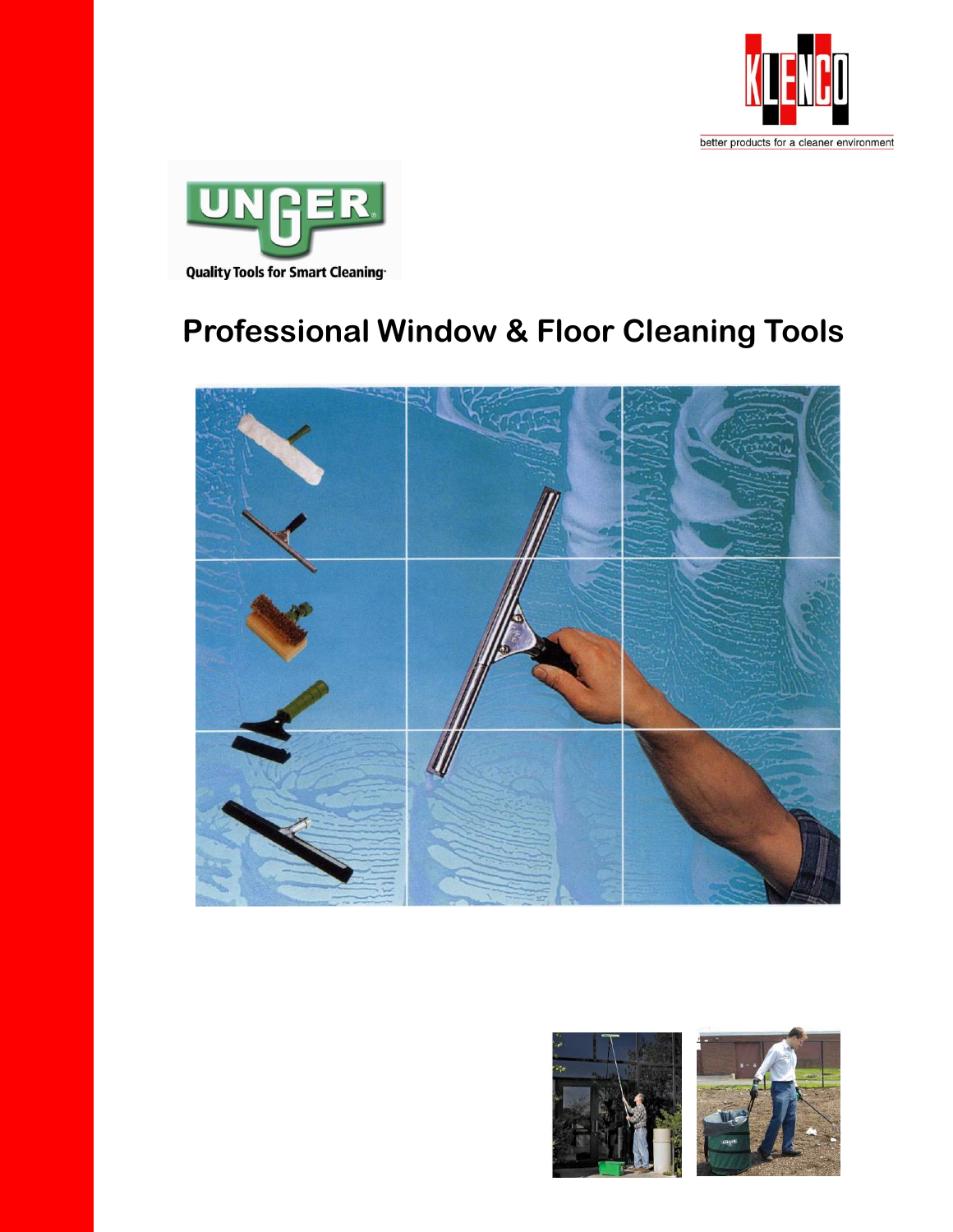

Innovative, ergonomics and high qualities are traits you can expect from UNGER smart cleaning tools. From commonly used window washer and squeegee to specialty tools such as safety scrapers and pipe brushes, each product has been carefully engineered to deliver time-savings and superior cleaning performance.

| <b>Window Washers</b> |  |  |
|-----------------------|--|--|
|                       |  |  |

|                                                                                                                                                                                                                                                                                      |                      | Code                                        |
|--------------------------------------------------------------------------------------------------------------------------------------------------------------------------------------------------------------------------------------------------------------------------------------|----------------------|---------------------------------------------|
| MicroStrip washer with microfibre sleeve for superior cleaning with<br>finer (less than half the size of amallest cotton filaments) and hence<br>more fibres. Also rinses dirt better, provides greater absorbemcy (26<br>times its own weight) and longer lasting (500 wash cycles) | 35cm                 | <b>UGNC-35</b>                              |
| MicroStrip replacement sleeve for Microstrip washer                                                                                                                                                                                                                                  | 30 cm                | <b>UGNS-35</b>                              |
| Strip window washer c/w lint-free fabric sleeve.                                                                                                                                                                                                                                     | 25cm<br>35cm<br>45cm | UGWC-25<br>UGWC-35<br>UGWC-45               |
| Strip replacement sleeve with velcro fastener.                                                                                                                                                                                                                                       | 25cm<br>35cm<br>45cm | UGWS-25<br><b>UGWS-35</b><br><b>UGWS-45</b> |
| Pad-Strip window washer c/w green abrasive, non-scratching pad on<br>one side to remove stubborn dirt.                                                                                                                                                                               | 35cm<br>45cm         | UGRC-35<br>UGRC-45                          |
| Pad-Strip replacement sleeve with green abrasive, non-scratching<br>pad on one side.                                                                                                                                                                                                 | 35cm<br>45cm         | <b>UGRS-35</b><br><b>UGRS-45</b>            |
| Swivel Strip lightweight aluminium T-bar with adjustable head.                                                                                                                                                                                                                       | 35cm                 | $UGSV-35$                                   |
|                                                                                                                                                                                                                                                                                      |                      |                                             |

#### **Window Squeegees**

|                                                                                                      |                               | Code                                                                 |
|------------------------------------------------------------------------------------------------------|-------------------------------|----------------------------------------------------------------------|
| Ergotec window squeegee with comfort grip handle and channel<br>in stainless steel with soft rubber. | 35cm                          | UGES-35                                                              |
| Pro window squeegee handle c/w stainless steel channel and soft<br>rubber.                           | 25cm<br>35cm<br>45cm          | UGPR-25<br><b>UGPR-35</b><br>UGPR-45                                 |
| Visa Versa window washer and squeegee in one tool c/w sleeve<br>and channel with soft rubber.        | 35cm                          | <b>UGVP-35</b>                                                       |
| Window squeegee replacement rubber – soft.                                                           | 25cm<br>35cm<br>45cm<br>105cm | <b>UGRR-25</b><br><b>UGRR-35</b><br><b>UGRR-45</b><br><b>UGRR-99</b> |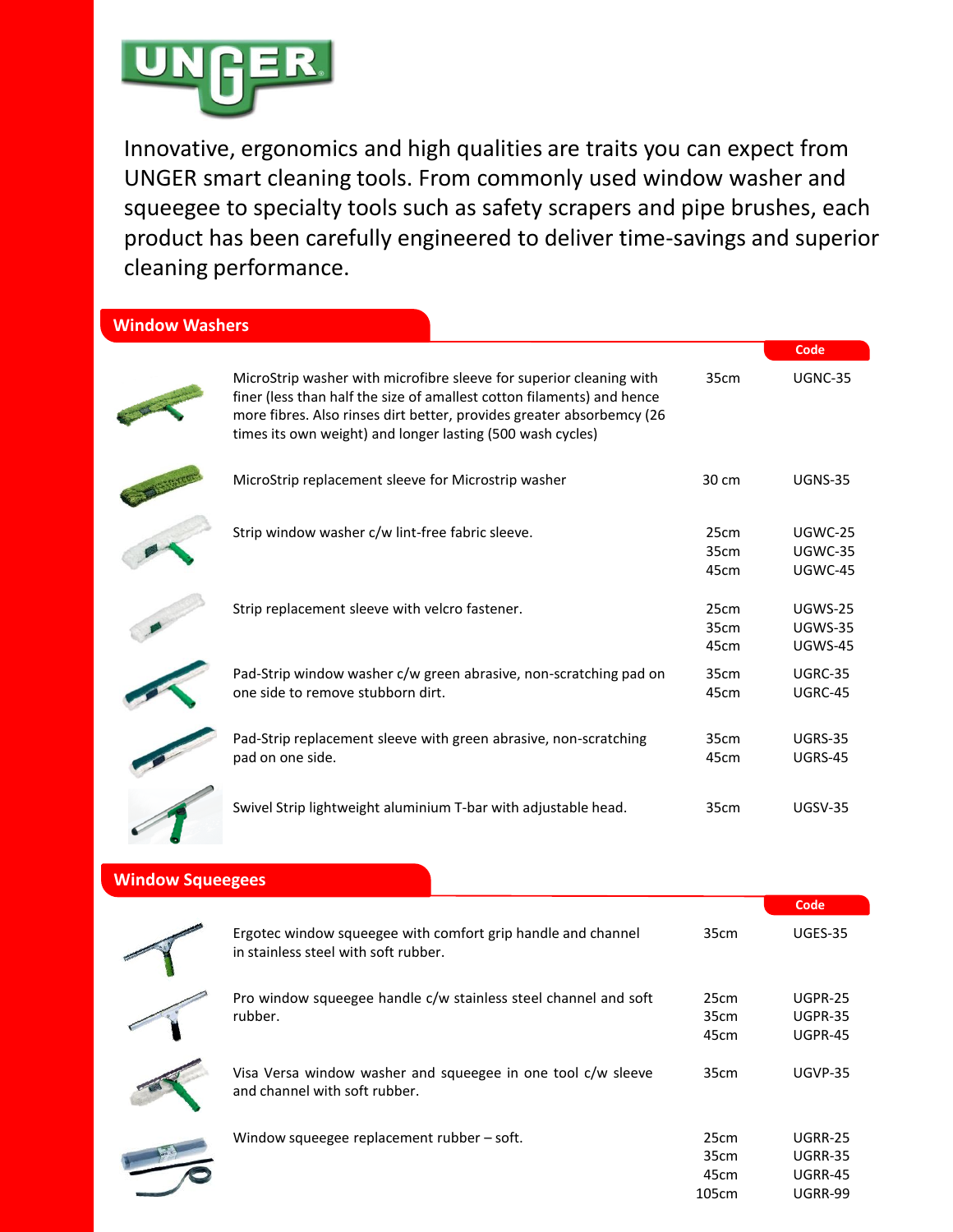## **High Access Tools**

| Opti Loc telescopic pole constructed of strong yet light weight<br>anodized aluminium with threaded end cone. Opti Loc system locks<br>and loosens easily, ensuring safety usage at desired height.           | $2 \times 1.25$ m<br>3 x 3.00m | <b>UGEZ-250</b><br><b>UGED-900</b>                 |
|---------------------------------------------------------------------------------------------------------------------------------------------------------------------------------------------------------------|--------------------------------|----------------------------------------------------|
| Tele Plus Basic telescopic pole constructed of strong yet light weight<br>anodized aluminium with unique modular system to allow extension.                                                                   | $2 \times 2.00$ m              | <b>UGTZ-400</b>                                    |
| Tele Plus 3 extension pole to Basic pole<br>Tele Plus 4 extension pole to Plus 3 pole<br>Tele Plus 5 extension pole to Plus 4 pole                                                                            | 2.00m<br>2.00m<br>2.00m        | <b>UGT3200</b><br><b>UGT4200</b><br><b>UGT5200</b> |
| Fixi Clamp made of fiberglass reinforced nylon to grip sponge, cloth<br>and brush.                                                                                                                            |                                | <b>UGFIXI</b>                                      |
| Sponge made of open cell synthetic foam for general cleaning and<br>holding cleaning solution.                                                                                                                |                                | UGSP-01                                            |
| Handi brush with stiff bristles and 2 eye screws for securing to Fixi<br>Clamp.                                                                                                                               |                                | <b>UGHBRO</b>                                      |
| Cranked joint with multi adjustable angle up to 300º. Connects to<br>telescopic pole and attaches easily to squeegees, washers and other<br>tools for hard to reach areas.                                    |                                | <b>UGCJNO</b>                                      |
| Wall brush for cleaning ceiling fans, ceilings, walls and removing<br>cobwebs.                                                                                                                                |                                | <b>UGWALB</b>                                      |
| Pipe brush for removing dust from overhead pipes and round<br>surfaces.                                                                                                                                       |                                | <b>UGPIPE</b>                                      |
| Hiflo Kit for washing walls, buses and awnings. Kit consists of 10m<br>hose, soap dispenser with adjustable dosage, adaptor to control<br>water supply. Detergent tablets and 25cm soft brush with adjustable |                                | UGHF-10                                            |

**Code Code**

### **Specialty Accessories**

angled gooseneck. (Pole not included)

|                                                                                                                                                                               | Code                               |
|-------------------------------------------------------------------------------------------------------------------------------------------------------------------------------|------------------------------------|
| Nifty Nabber Pro heavy duty all-purpose grabber for picking up bottles<br>90cm<br>and debris from drains and urinal bowls.<br>140cm                                           | <b>UGNN-900</b><br><b>UGNN-140</b> |
| Nifty Nabber Trigger all-purpose grabbing tool with trigger-pull action<br>60cm<br>and 360 degree rotating head with magnetic tip for hard-to-reach area<br>100cm<br>or item. | <b>UGNT-060</b><br><b>UGNT-100</b> |
| Window cleaning bucket in green colour with squeegee holder and<br>18L<br>sieve for window washer.<br>Size: 26 x 42 x 23 cm                                                   | UGQB-12                            |
| Nifty Bagger collapsible waste receptacle of durable canvas with solid<br>150L<br>plastic bottom for indoor and outdoor usage.                                                | <b>UGNB-300</b>                    |